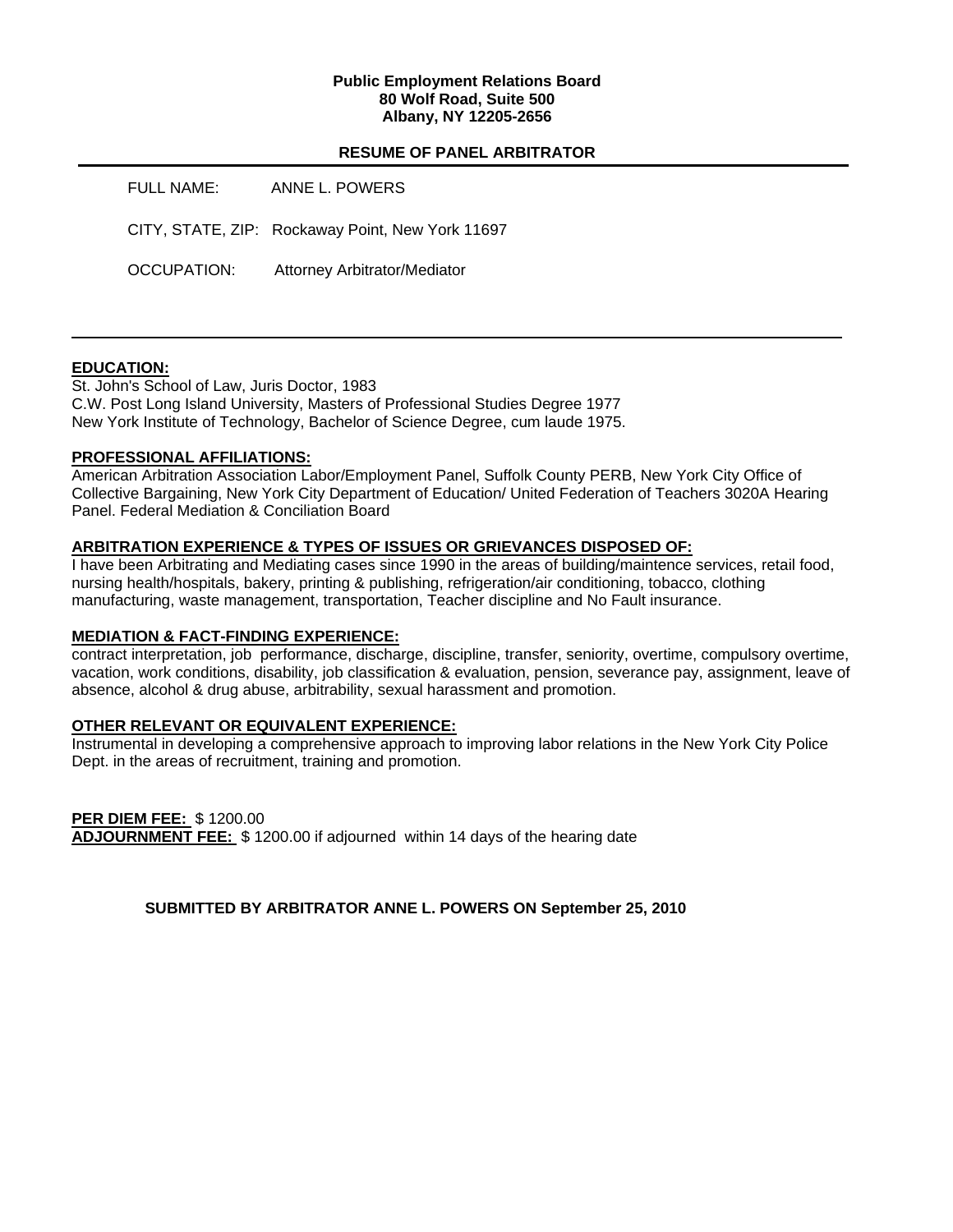#### **Public Employment Relations Board 80 Wolf Road, Suite 500 Albany, NY 12205-2656**

# **BILLING DISCLOSURE STATEMENT**

# ARBITRATOR'S NAME: **ANNE L. POWERS**

The following is a description of my fees and expenses:

## A) HEARING TIME.

- (1) My per diem is \$1200.00 for each day or any part thereof spent hearing a case.
- (2) If a hearing day exceeds 7 hours, I charge:

 $\Box$ a second full per diem  $\boxtimes$ a prorated per diem

 $\Box$ no additional charge  $\Box$ other (describe) :

(3) Additional comments:

B) STUDY TIME.

- (1) I charge \$ 1200.00 for each day spent in preparation of the opinion and award.
- (2) This charge  $\Box$  will  $\boxtimes$  will not be prorated for partial days devoted to such preparation.
- (3) Additional comments:

## C) TRAVEL TIME AND EXPENSES.

(1) When travel time plus hearing time exceeds 7 hours in a calendar day:

 $\boxtimes$  Not applicable (no additional charge)

 $\Box$  I charge as follows (describe):

(2) I charge for actual, travel-related expenses incurred in connection with the case  $\boxtimes$ YES  $\Box$  NO.

Where appropriate, a mileage charge for auto travel will be billed at:

 $\boxtimes$  Prevailing IRS rate  $\Box$  Other (describe):

(3) When the scheduled hearing day(s) requires an overnight stay:

There is no charge, other than for lodging and subsistence.

 $\boxtimes$ I charge as follows (describe): lodging and meals

(4) Additional Comments: When travel distance is more than 25 miles prevailing IRS milage rate may be chargedj